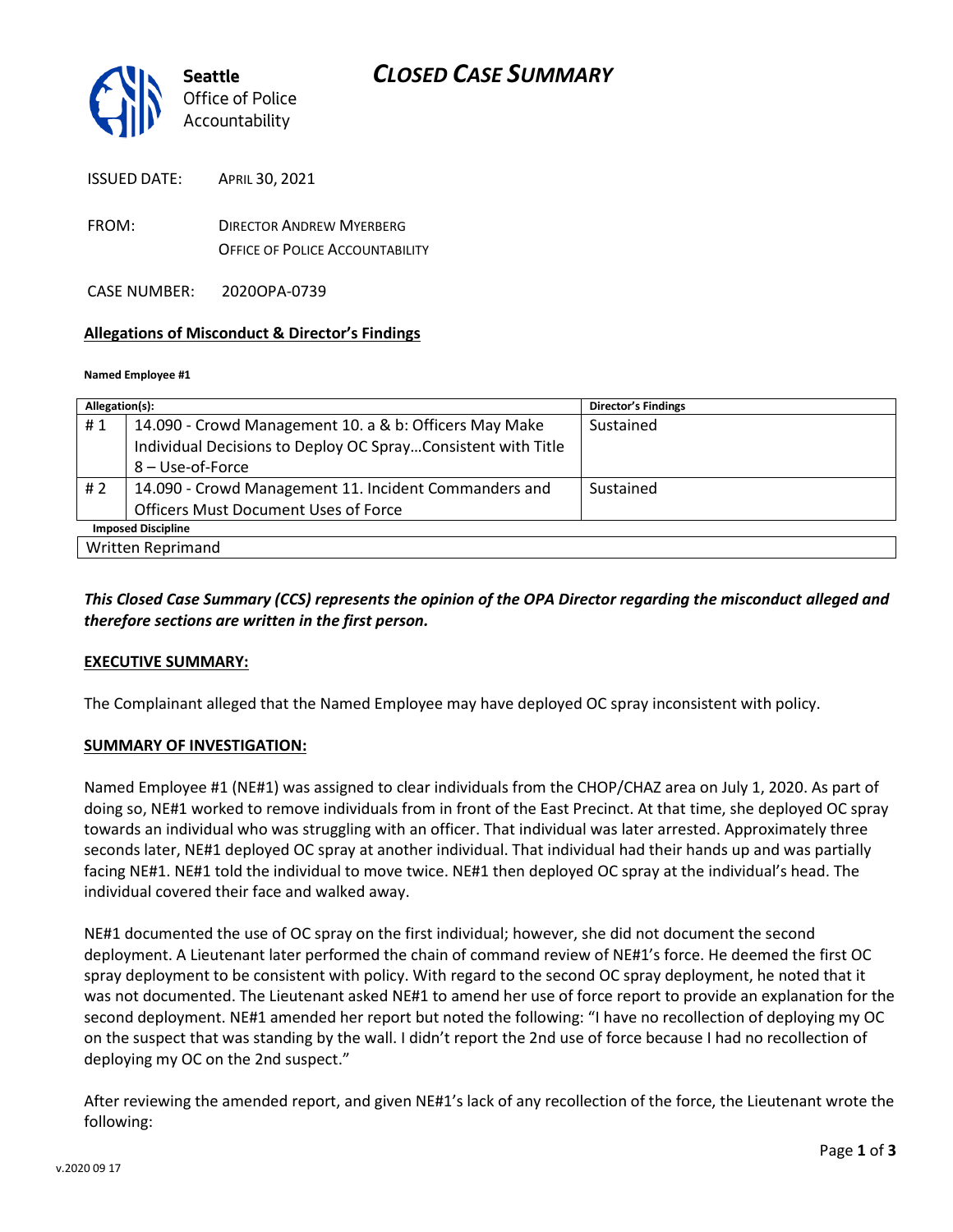# *CLOSED CASE SUMMARY*



*Office of Police Accountability*

OPA CASE NUMBER: 2020OPA-0739

A few moments later, [NE#1] moved forward about 12'-15' past that subject and deployed OC spray against a non-combative subject who was standing near the large "ecology block" concrete barriers erected in front of the precinct. That second person was making no aggressive actions toward [NE#1] or any other officers. Further, the person did not appear to be armed or a threat to officers or others.

The Lieutenant concluded that the force was potentially inconsistent with policy and referred the incident to OPA. This investigation ensued.

As part of its review of this case, OPA watched the Body Worn Video (BWV) that captured the force and reviewed the force reporting and investigation completed by NE#1 and the Lieutenant. OPA lastly interviewed NE#1.

NE#1 told OPA that her review of the BWV partially refreshed her recollection of the incident. She said that the deployment may have occurred "in the moment" while moving the crowd. She acknowledged that the individual did not appear to be committing a crime at the time of the OC spray deployment and was "just standing there." She also acknowledged that the individual did not appear to pose a threat to her or others at the time, that the individual was not committing significant property damage, and that no warning was provided prior to the deployment. Lastly, she recognized that, under these circumstances, her use of OC spray was not reasonable, necessary, and proportional.

# **ANALYSIS AND CONCLUSIONS:**

# **Named Employee #1 - Allegation #1** *14.090 - Crowd Management 10. a & b: Officers May Make Individual Decisions to Deploy OC Spray…Consistent with Title 8 – Use-of-Force*

SPD Policy 14.090-POL-10 governs the individual decision by officers to deploy OC spray. The policy permits OC spray to be used in a demonstration context to defend oneself or others or to protect against significant property damage. Such deployments must also be reasonable, necessary, and proportional as set forth in SPD Policy 8.200(1).

As indicated above, the Lieutenant who reviewed NE#1's force concluded that it was out of policy. At her OPA interview, NE#1 reached the same conclusion and acknowledged that her use of OC spray was improper. After reviewing the BWV, OPA concurs and finds that the deployment was not reasonable, necessary, or proportional. Fundamental to this determination is the fact that the individual was not actively causing or threatening harm to NE#1 or others at the time and was standing still with his hands up. Moreover, the individual was not engaging in property damage. Accordingly, NE#1 should not have used OC spray on the individual.

For these reasons, OPA recommends that this allegation be Sustained. In reaching this conclusion, OPA recognizes that NE#1 took responsibility for her actions and did not make any excuses for the out-of-policy deployment. This should be considered as a mitigating factor when evaluating discipline.

Recommended Finding: **Sustained**

# **Named Employee #1 - Allegation #2**